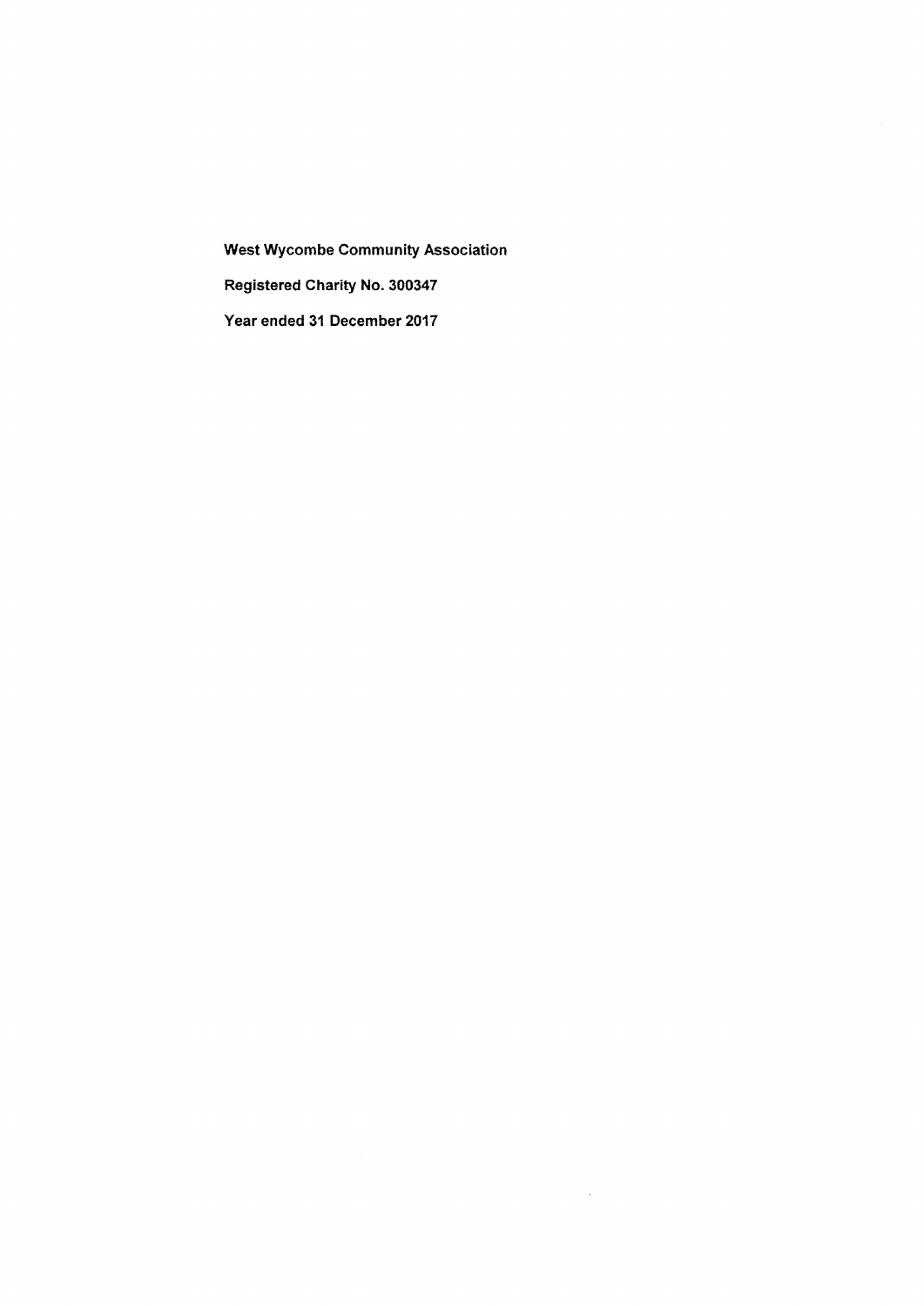### West Wycombe Community Association

# Independent Examiners' Report to the Trustees of West Wycombe Community Association

<sup>I</sup> report on the accounts of the Association for the year ended 31 December 2017, which of the Receipts and Payments Account; and the Statement of Assets and Liabilities.

### Respective responsibilities of trustees and examiner

The charity's trustees are responsible for the preparation of the accounts in accordance with the requirements of the Charities Act 2011 ("the Act"),

The charity's trustees consider that an audit is not required for this year under section 144(2) of the Charities Act 2011 (the 2011 Act)) and that an independent examination is needed.

It is my responsibility to:

- examine the accounts under section 145 of the 2011 Act;
- to follow the procedures laid down in the General Directions given by the Charity Commission under section 145(5)(b) of the 2011 Act; and
- to state whether particular matters have come to our attention.

#### Basis of independent examiners' report

My examination was carried out in accordance with the General Directions given by the Charity Commissioners. An examination includes a review of the accounting records kept by the charity and a comparison of the accounts presented with those records. It also includes consideration of any unusual items or disclosures in the accounts, and seeking explanations from you as trustees concerning any such matters. The procedures undertaken do not provide all the evidence that would be required in an audit, and consequently no opinion is given as to whether the accounts present a "true and fair view" and the report is limited to those matters set out in the statement below.

#### Independent examiners' statement

In connection with my examination, no matter has come to my attention which gives me reasonable cause to believe that in any material respect:

- accounting records were not kept in accordance with section 130 of the Charities Act; and
- the accounts do not accord with the accounting records have not been met; or

<sup>I</sup> have no concerns and have come across no other matters in connection with the examination to which should be drawn in order to enable a proper understanding of the accounts to be reached.

Elizabeth Horton ACA FCCA Seymour Taylor Audit Limited Statutory Auditor 57 London Road High Wycombe **Buckinghamshire** HP11 1BS

Date  $6/10/2018$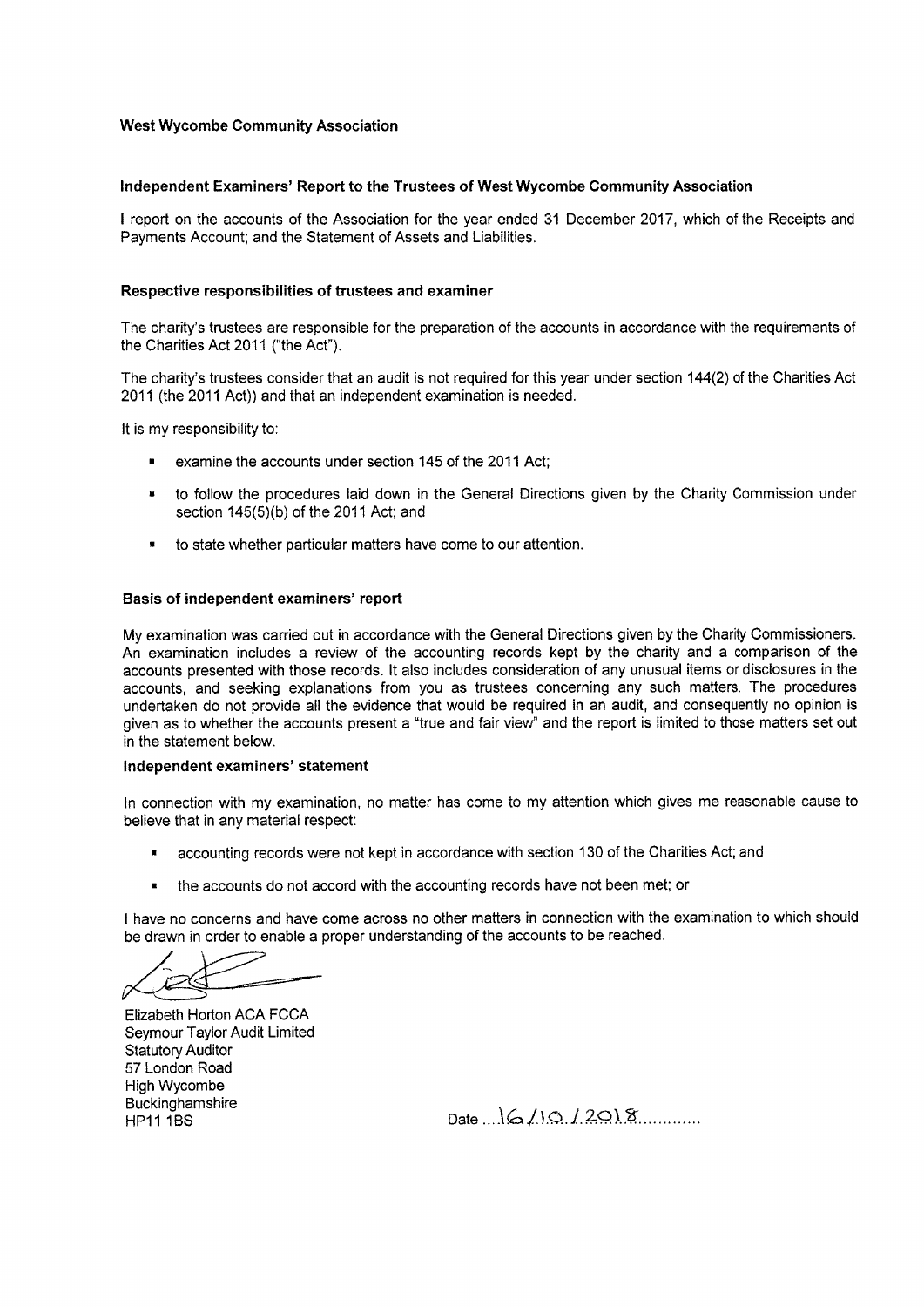# West Wycombe Community Association

## STATEMENT OF ASSETS AND LIABILITIES AT 31 DECEMBER 201?

| <b>MONETARY ASSETS</b>                               | <b>Restricted</b><br>funds $(E)$           | <b>Unrestricted</b><br>funds $(E)$ | <b>Total funds</b><br>2017 (£) | <b>Total funds</b><br>2016 (£) |
|------------------------------------------------------|--------------------------------------------|------------------------------------|--------------------------------|--------------------------------|
| <b>Bank Current Account</b>                          |                                            | 17,467                             | 17,467                         | 9,833                          |
| <b>Bank Business Reserve Account</b><br>Cash in Hand | ×                                          | 7,833<br>11                        | 7,833<br>11                    | 7,832<br>11                    |
|                                                      |                                            | 25,311                             | 25,311                         | 17,676                         |
| <b>DEBTORS</b><br><b>Hall Hire</b><br>Events         | $\tilde{\phantom{a}}$                      | 1,485<br>355                       | 1,485<br>355                   | 1,383                          |
|                                                      |                                            | 1,840                              | 1,840                          | 1,383                          |
| <b>PREPAYMENTS</b>                                   |                                            |                                    |                                |                                |
| Insurance<br>Water                                   | $\blacksquare$<br>$\overline{\phantom{0}}$ | 204<br>50                          | 204<br>50                      |                                |
|                                                      |                                            | 254                                | 254                            |                                |

### OTHER ASSETS

The Association rents the Village-Hall from the National Trust, for a peppercorn rent of  $E_1$  per annum.

The Association owns the equipment inside the hall and all new purchases and replacements are written off at cost in the Receipts and Payments Account.

# LIABILITIES

| $\bullet$<br>413<br>158 | $\blacksquare$<br>413<br>158 | 473<br>589<br>$\bullet$ |
|-------------------------|------------------------------|-------------------------|
|                         |                              |                         |
|                         |                              |                         |
|                         |                              |                         |
| 143                     | 143                          | 135                     |
| 690                     | 690                          | 560                     |
|                         |                              |                         |

We approve these accounts and confirm that we have made available all relevant records and information for their preparation.

m ..... Mr G M Wood (Hon Treasurer<mark>)</mark>

... Trustee

effel 2018 Date